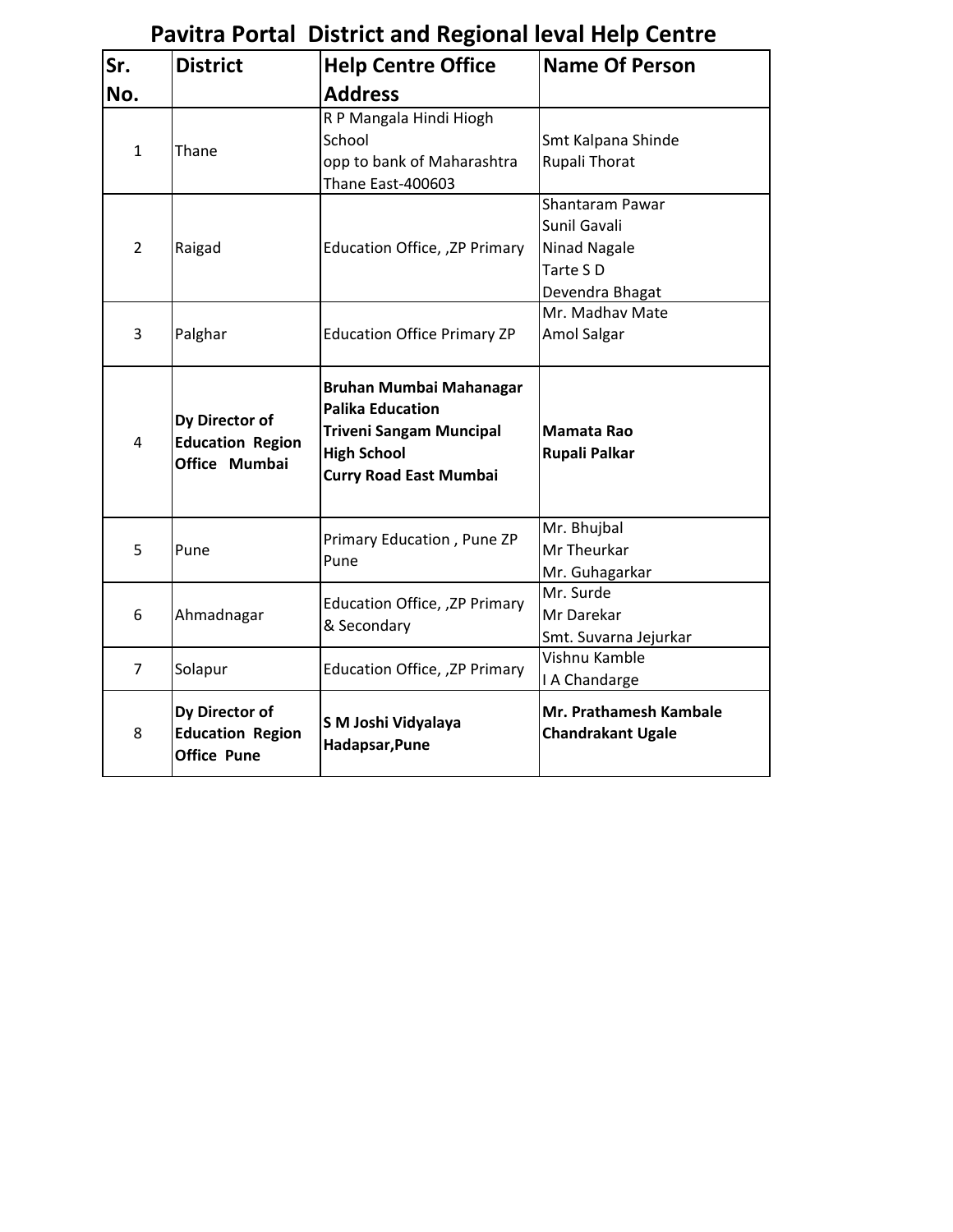| Sr. | <b>District</b>                                                   | <b>Help Centre Office</b>                                                              | <b>Name Of Person</b>                                                                                                                                  |
|-----|-------------------------------------------------------------------|----------------------------------------------------------------------------------------|--------------------------------------------------------------------------------------------------------------------------------------------------------|
| No. |                                                                   | <b>Address</b>                                                                         |                                                                                                                                                        |
| 9   | Kolhapur                                                          | Sarva Shiksha<br>Abhiyan, Sangank<br>Kaksh, Kagalkar House, Zilla<br>Parishad Kolhapur | Ghanshyam Purekar<br><b>Punam Thamake</b><br>Raj Mahedarkar<br>Nachiket Sarnaik<br>Mahesh Sawant                                                       |
| 10  | Sangali                                                           | Secondary Education Office<br>Sangali                                                  | Shri Masane Rahul Yashwant<br>Shri Chimate Dnyaneshwar<br>Dhawale                                                                                      |
| 11  | Satara                                                            | Kalyani Highschool satara                                                              | Sanmati Deshmane<br>Mahamuni                                                                                                                           |
| 12  | Sindhudurg                                                        | <b>District Primary Education</b><br>office Zilla Parishad<br>Sindhudurg               | Smt Nilima Naik<br>Sunil Kadam<br>Shri Vijay Kedar<br>Shri Sandip Jadhav<br>shri Rajratna Palsambkar<br>Shri.Shtrughna Chavan<br>Shri. Mahesh Shingade |
| 13  | Ratnagiri                                                         | <b>Education Office Secondary</b>                                                      | Narendra Gawand<br>Sandesh Kadav                                                                                                                       |
| 14  | Dy Director of<br><b>Education Region</b><br>Office kolhapur      | Sarva Shiksha<br>Abhiyan, Sangank<br>Kaksh, Kagalkar House, Zilla<br>Parishad Kolhapur | Ghanshyam Purekar<br><b>Punam Thamake</b><br>Raj Mahedarkar<br>Nachiket Sarnaik<br>Mahesh Sawant                                                       |
| 15  | Nashik                                                            | Dy Director Of Education<br>Office Nashik Region,<br>Nashik Road, Nashik               | Jayvant Shinde<br>Smt.Sheetal Mahajan<br>Mr. Pramod Shinde                                                                                             |
| 16  | Jalgaon                                                           | Sarv Skha Abhiyan Jalgaon<br>Zilla Parishad Jalagaon                                   | <b>Pravin Patil</b><br>Mr. Devang                                                                                                                      |
| 17  | <b>Dhule</b>                                                      | Jayhind Highschool, Deopur,<br><b>Dhule</b>                                            | Ashok Choudhari<br>Yogesh Mahajan<br>Kalpesh Bari<br>Kiran Mistari<br>Dhammpal Suryavanshi                                                             |
| 18  | Nandurbar                                                         | Shikshan Adikari Madhamik<br>Karyalay, Nandurbar                                       | Shri.B R Rokade<br>Shri. N B Bhavsar<br>Shri.Juber Shekh                                                                                               |
| 19  | Dy Director of<br><b>Education Region</b><br><b>Office Nashik</b> | <b>Dy Director Of Education</b><br>Office Nashik Region,<br>Nashik Road, Nashik        | Jayvant Shinde<br>Smt.Sheetal Mahajan<br>Mr. Pramod Shinde                                                                                             |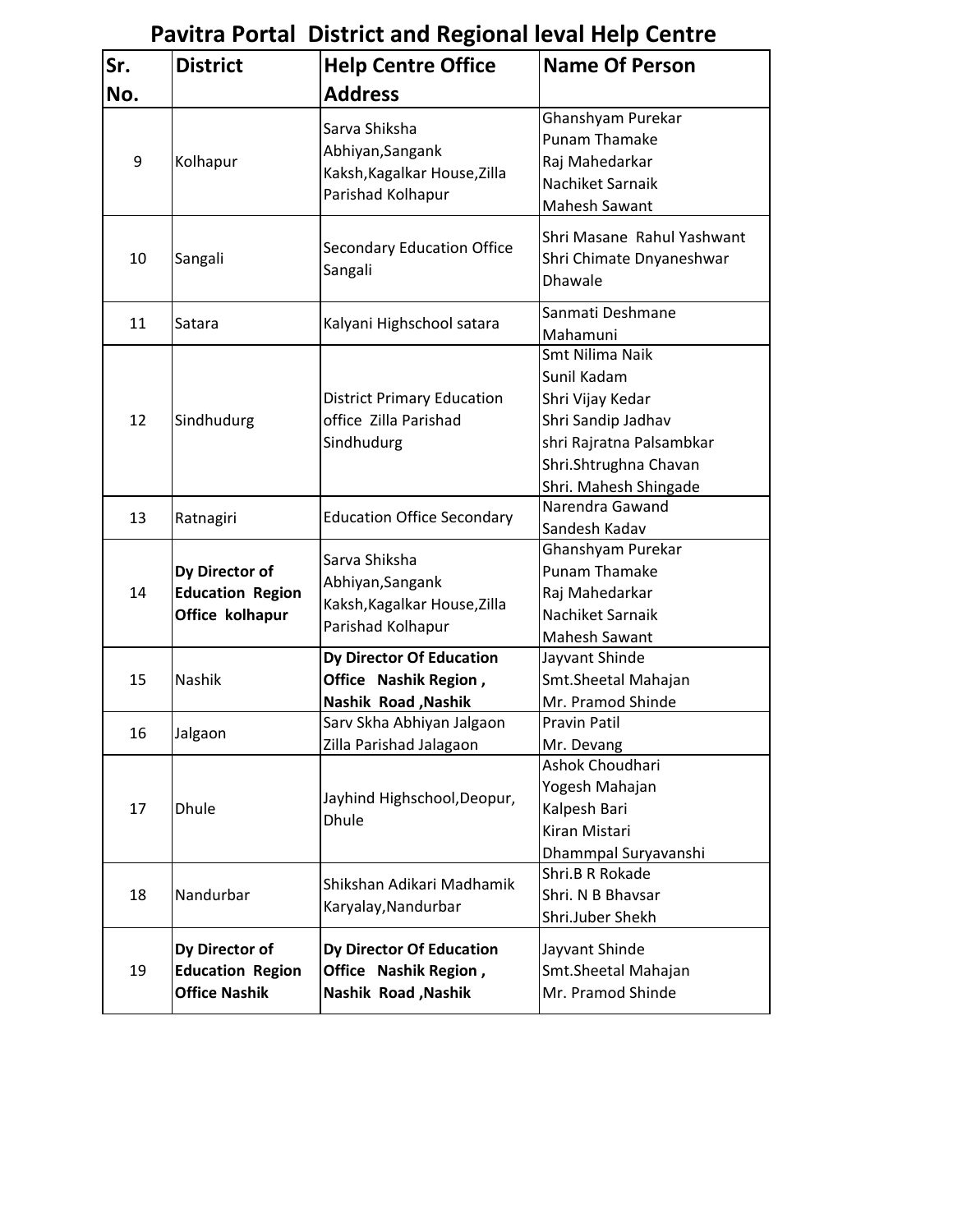| Sr. | <b>District</b>                                                  | <b>Help Centre Office</b>                                            | <b>Name Of Person</b>                                                                         |
|-----|------------------------------------------------------------------|----------------------------------------------------------------------|-----------------------------------------------------------------------------------------------|
| No. |                                                                  | <b>Address</b>                                                       |                                                                                               |
| 20  | Aurangabad                                                       | Dy Director Of Education<br><b>Office</b><br>Aurangabad              | Smt Adshavini Latkar<br>Smt Sangita Salunke<br>Shri Dnyaneshavar Rodage<br>Sri Yogesh Zarikar |
| 21  | Jalna                                                            | Sarv Shiksha Abhiyan Office<br>Jalana                                | Shri Sorati,<br>Vinaya Vadaje,<br>Kishor Chavan                                               |
| 22  | <b>Beed</b>                                                      | <b>Education Primary ZP Bid</b>                                      | Avinash Gajare<br>Manoj Lokhande                                                              |
| 23  | Parbhani                                                         | Dnyanopasak Mahavidyalaya<br>Jintur Road Parbhani                    | Smt Garud<br>Wahul<br>Mirawane<br>S V Deshpande                                               |
| 24  | Hingoli                                                          | Gat shikshan Adhikari Karyalay<br>Shivajinagar Near ZP<br>HighSchool | Belavkar<br><b>Bhalerav Suresh</b><br>palaskar Gajanan<br>Pathan Mohammad                     |
| 25  | Dy Director of<br><b>Education</b><br><b>OfficeA'bad</b>         | <b>Dy Director Of Education</b><br><b>Office</b><br>Aurangabad       | Smt Adshavini Latkar<br>Smt Sangita Salunke<br>Shri Dnyaneshavar Rodage<br>Sri Yogesh Zarikar |
| 26  | Latur                                                            | <b>Education Primary ZP Latur</b>                                    | Mr.Mahesh Kulkarni<br><b>Vishal Haridas</b>                                                   |
| 27  | Nanded                                                           | Samagra Shiksha Abhiyan ZP<br>Nanded                                 | Mr Kazi<br>Mr. Herpurvar                                                                      |
| 28  | Osmanabad                                                        | Education Office, , ZP Primary                                       | Rohini Kumbhar                                                                                |
| 29  | Dy Director of<br><b>Education Region</b><br><b>Office Latur</b> | Cokset College Ambejogai<br>Road                                     | <b>Gavale Sugat</b><br><b>Kulkarni Mahesh</b>                                                 |